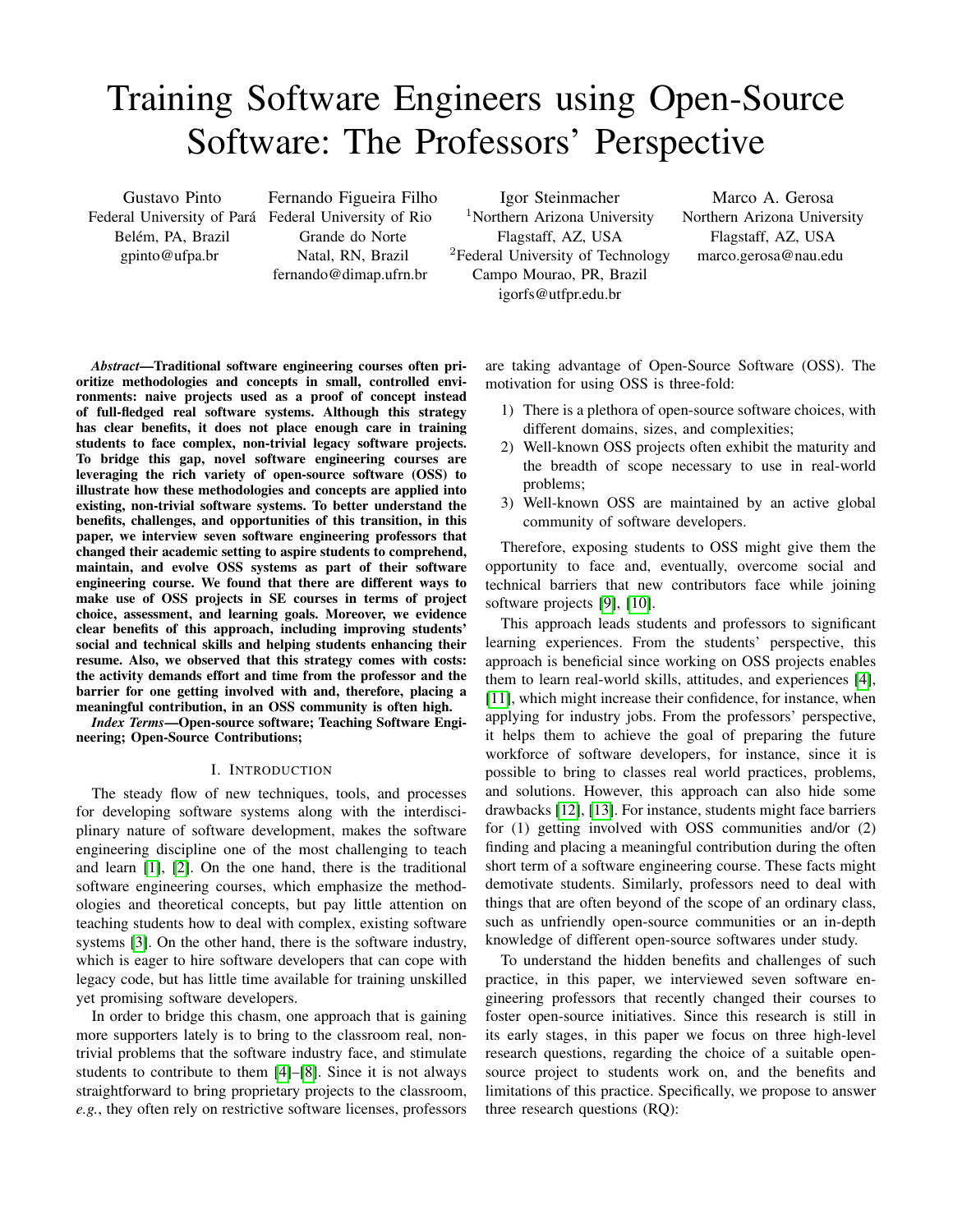- RQ1. What makes a good open-source project for training SE students?
- RQ2. From the professors' perspective, what are the benefits of exposing students to OSS development?
- RQ3. From the professors' perspective, what are the challenges associated with exposing students to OSS systems?

To provide answers to these questions, we followed a qualitative research method. The insights obtained from this research provide important lessons learned for professors, students, and OSS communities that want to take advantage from this process. The main findings of the paper are the following:

- We found that it is important to give enough freedom to students choose an open-source project to work on, although restrictions such as project popularity and relevance should also be taken into account.
- We observed that contributing to open-source improves not only technical skills. Successful students that overcome the first contribution barrier also developed their social skills.
- We noted that the time constrains of a course can not only delay the contribution process, but also make it difficult to students engage with open-source projects.

The rest of the paper is organized as follows: Section [II](#page-1-0) discusses related studies and how this study differs from them. Section [III](#page-1-1) describes the methodology employed, and Section [IV](#page-2-0) provide the main findings of this research. Further, Section [V](#page-3-0) envisions some implications of this study, while acknowledging some limitations. Finally, Section [VI](#page-4-10) concludes this work and sheds some light for future work.

## II. RELATED WORK

<span id="page-1-0"></span>Several recent efforts have involved students in OSS projects within the classroom [\[4\]](#page-4-3)–[\[6\]](#page-4-11), [\[8\]](#page-4-4). Smith *et al.* [\[5\]](#page-4-12) focus on selecting the most effective OSS systems to students work with. The authors argued that, due to the short duration of a typical software engineering course (4-5 months), SE professors should not select large or complex OSS projects, because students would have a hard time in placing a meaningful contribution during the course.

Similarly, related work suggests that OSS projects should not be too small or too naive, since students would not take advantage to use SE principles. Morgan and Jensen [\[4\]](#page-4-3) detailed the experience of teaching software engineering courses with the support of OSS. The authors also observed that the size of the OSS project (in that case, Ubuntu) turned out to be a significant obstacle for students placing a contribution (*e.g.,* unable to find a simple yet interesting task to work on). Likewise, Buchta and colleagues [\[6\]](#page-4-11) reported other experiences of teaching the evolution of OSS in software engineering courses. The authors reported a setup cost (*e.g.,* selecting OSS projects, setting up the version control system) of about 60 hours before the course take place. In this study, however, the authors did not discuss the benefits, implications, or challenges of using this methodology for running a software engineering course. Moreover, Holmes and colleagues [\[14\]](#page-4-13) reported that in their Undergraduate Capstone Open-Source Projects (UCOSP) program, open-source projects under study must maintain an active issue tracker, use a version control system, and perform code reviews. They also reported that each project should have at least one mentor who will help students throughout the course. In the study of Petrenko *et al.* [\[7\]](#page-4-14), the authors described their grading system: students are graded based on their individual effort, which include only implementing, debugging and testing changes, but also justifying their architectural decisions. In the work of van Deursen *et al.* [\[15\]](#page-4-15), grading is based on team (*e.g.,* presentations, code analysis, etc) and individual deliverables (*e.g.,* personal review, participation in lectures, etc).

Although open-source software has been a formal presence in software engineering education during the last decade [\[16\]](#page-4-16), [\[17\]](#page-4-17), most of the work published in this area were experience reports (*e.g.,* [\[4\]](#page-4-3)–[\[6\]](#page-4-11), [\[14\]](#page-4-13)). Therefore, these reports do not capture the whole spectrum of dynamics that may arise in these courses. Also, since these studies ask different research questions, the findings are not unified and are hardly compared. Still, the recent introduction of social coding websites such as Github and Bitbucket changed the way software engineers build software (and, consequently, how professors use OSS in their courses). Therefore, studies that focus on the traditional patch-based model (*e.g.,* [\[7\]](#page-4-14)), might not be generalized to the pull-request based era [\[18\]](#page-4-18). In fact, the professors' perspective that employ these platforms are particularly relevant to our study.

The studies presented in this section are experience reports based on the own professor's perspective, which is rather limited. To the best of our knowledge, our work is unique with the focus on bringing different professors (with their settings, perspectives, etc), to answer the same set of research questions. We believe this approach has the potential of providing a broad and deep understanding of this emerging field.

### III. METHODOLOGY

<span id="page-1-1"></span>To provide answers to the research questions stated in Section [I,](#page-0-0) we conducted interviews with software engineering professors. The interview procedure, as well as the qualitative coding approach are detailed in this section.

## *A. Interviews with Professors*

We conducted semi-structured interviews with professors to understand how assignments using OSS projects are used in software engineering courses. We used a snowballing approach to recruit professors that empy such approach. We identified and interviewed a total of 7 faculties. The interviews were conducted by phone. Interviews lasted approximately 40 minutes and audio was recorded. The professors are based on Brazil (4), US (1), The Netherlands (1), and Spain (1). Among them, 5 are full-professors, and the remaining two ones are associate professors. The professors had experiences with OSS projects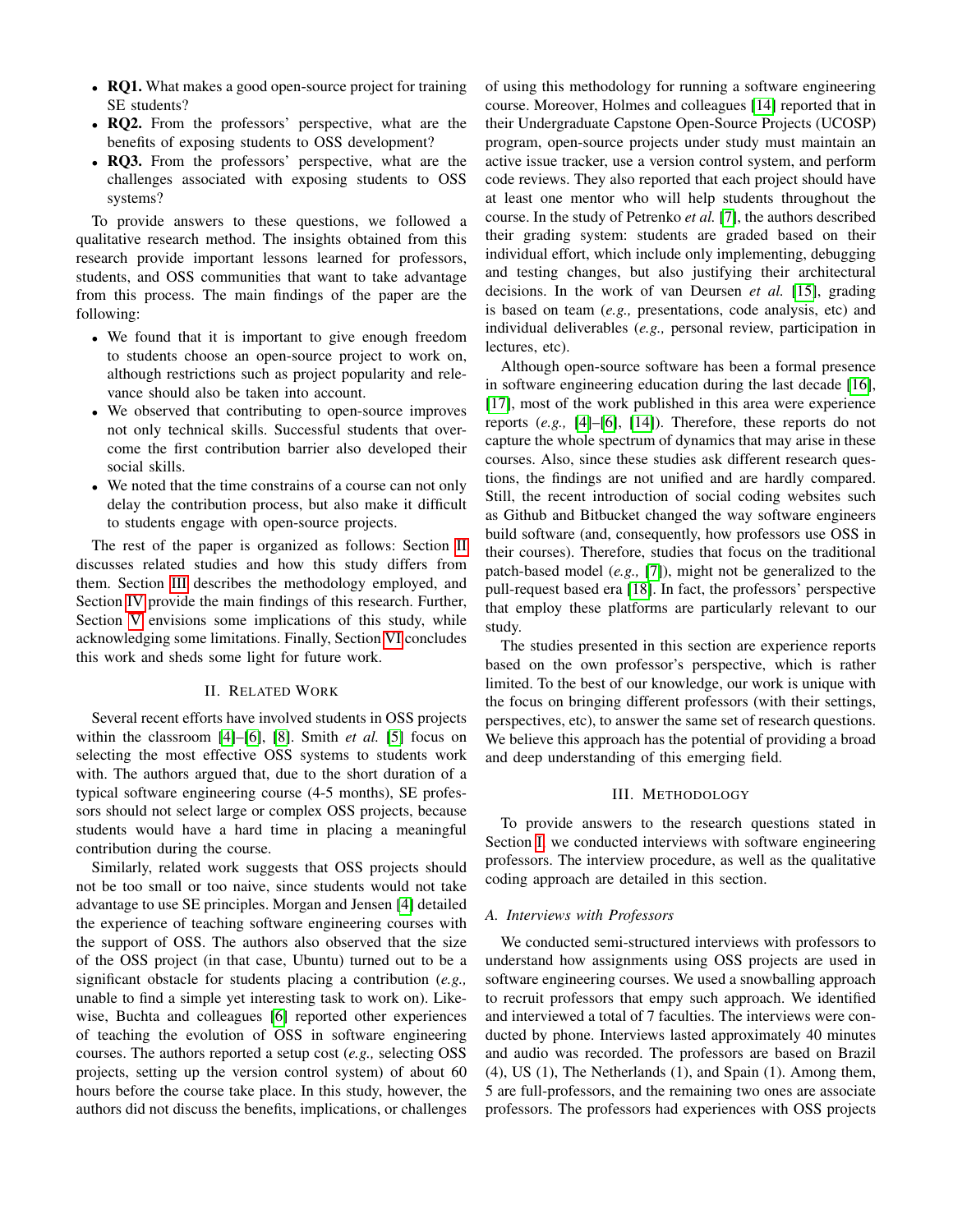in different undergraduate and graduate Software Engineering related courses, including Object-Oriented Programming, Software Architecture, and OSS Development courses. One of the interviewees had an experience with a masters program on OSS. The size of the classes vary from 20 students to 100+ students. There are no off campus students. As the interviewees reported, the majority of their students may not have contributed to open-source before.

The interviews were grounded on RQ1—3. The interviews consisted of three parts: We started asking about the interviewee's background in teaching software engineering and, more particularly, teaching software engineering with OSS. Then, we moved to specific questions, including questions about how professors choose a project, how they create, evaluate, and grade a contribution that students make to an OSS project. In this group of questions, we also asked about the barriers for placing a contribution, motivation, and interests in the course. Finally, we asked questions about the problems the professors' faced with this kind of assignment, what problems students' face, and what are the main advantages and disadvantages.

## *B. Interview Analysis*

To analyze the data, we first transcribed all the audio files. Each transcript, along with the associated recording, was analyzed by three authors. We then coded the answers and organized them into categories. We followed the guidelines on the open coding procedure [\[19\]](#page-4-19). To avoid bias, the coding procedure was done independently, followed by conflict resolution meetings.

## IV. RESULTS

<span id="page-2-0"></span>In this section we present the findings of this study, grouped by our research questions. We highlight the main themes that emerged along with quotes from the interviews. Among similar opinions, we chose to quote only the one we considered the most representative for each case. The professors are identified as P1 — P7.

## *A. RQ1. What makes a good OSS project for training SE students?*

One of the first steps in project work is selecting one or more OSS projects to work with. We asked our interview participants about what makes a good OSS project to be selected and the strategies they use for that. Typically, project selection is somehow mediated by the teacher, who is able to provide guidance in terms of what project is best for the students. However, all of our interviewees declared to provide some degree of freedom for students to choose what project they would like to work with: *"there was a student team that liked networks and they chose NS3, which is a network simulator that has never occurred to me as a project to be selected." [P2]*

Giving students enough freedom to choose when selecting an OSS project was regarded as important by all of our interviewees, although typically some criteria need to be met before a decision is reached. For instance, P1 provides their students with a couple of hundred active projects available on GitHub. Once the students pick one project, both professor and students *"briefly go through some recent pull requests, and then get an intuition whether this is sufficiently open and say 'yes you can use this'. [...] It should not be a dead project, with very few contributors." [P1]*

Another criteria for selecting OSS projects were mentioned by P3. He emphasizes the importance of a balance between project popularity and relevance of a contribution: *"I know that is tempting to choose a popular project, but these tend to be harder to make contributions or to get contributions accepted. If you pick a small project, maybe the contributions would have little relevance." [P3]*

During the selection, sometimes the teacher may act as a proxy by contacting project maintainers directly. For example, P5 does that before letting students select a project. In this context, fast feedback from maintainers is crucial since most courses would last only for a semester or a term: *"I say [to the maintainers] that I will contribute to this project with student teams [...] the only thing I ask is that you provide faster feedback than usual." [P5]*

Similarly, before letting students select a project to work with, P4 looks for a mentor, *i.e.,* some contact among the project contributors who will help and provide some recommendations to students: *"we look for a mentor in the projects. So, we have some recommendations of projects and that made life easier. [...] That's why I wouldn't say it is free to choose because we have our contacts, so we present the projects that are closer to the contacts. "*

## *B. RQ2. From the teachers' perspective, what are the benefits of exposing students to OSS development?*

Interviewees see this approach as a straightforward way to engage students with real projects, "*it is a real professional environment, [...] that's the main [benefit]*" (P4). According to the professors, this is an important advantage of engaging students in OSS projects, partially because of the level of challenge imposed by such kind of project. Students need to "*understand what the others had done [...] how is the architecture. This enforces them to develop a much more mature set of skills and reasoning*" (P7). Therefore, by working in such environment, students are exposed to a landscape in which they are required to develop their technical skills.

Regarding technical skills, we found that using OSS is a good way to introduce technologies and tools that are being used in practice at the moment. One of the professors mentioned that "*it is a good way to teach versioning control systems*" (P5). In addition, it is a good opportunity to have practical experience on different types of frameworks, APIs, or tools. The interviewees also reported that it is a good opportunity to learn and develop social skills. Although some contributors are more active than others, OSS projects are usually surrounded and maintained by a community of developers [\[20\]](#page-4-20). In order to succeed, the students need to interact with the community, which can occur in multiple ways (*e.g.,* asking questions or explaining their changes). This is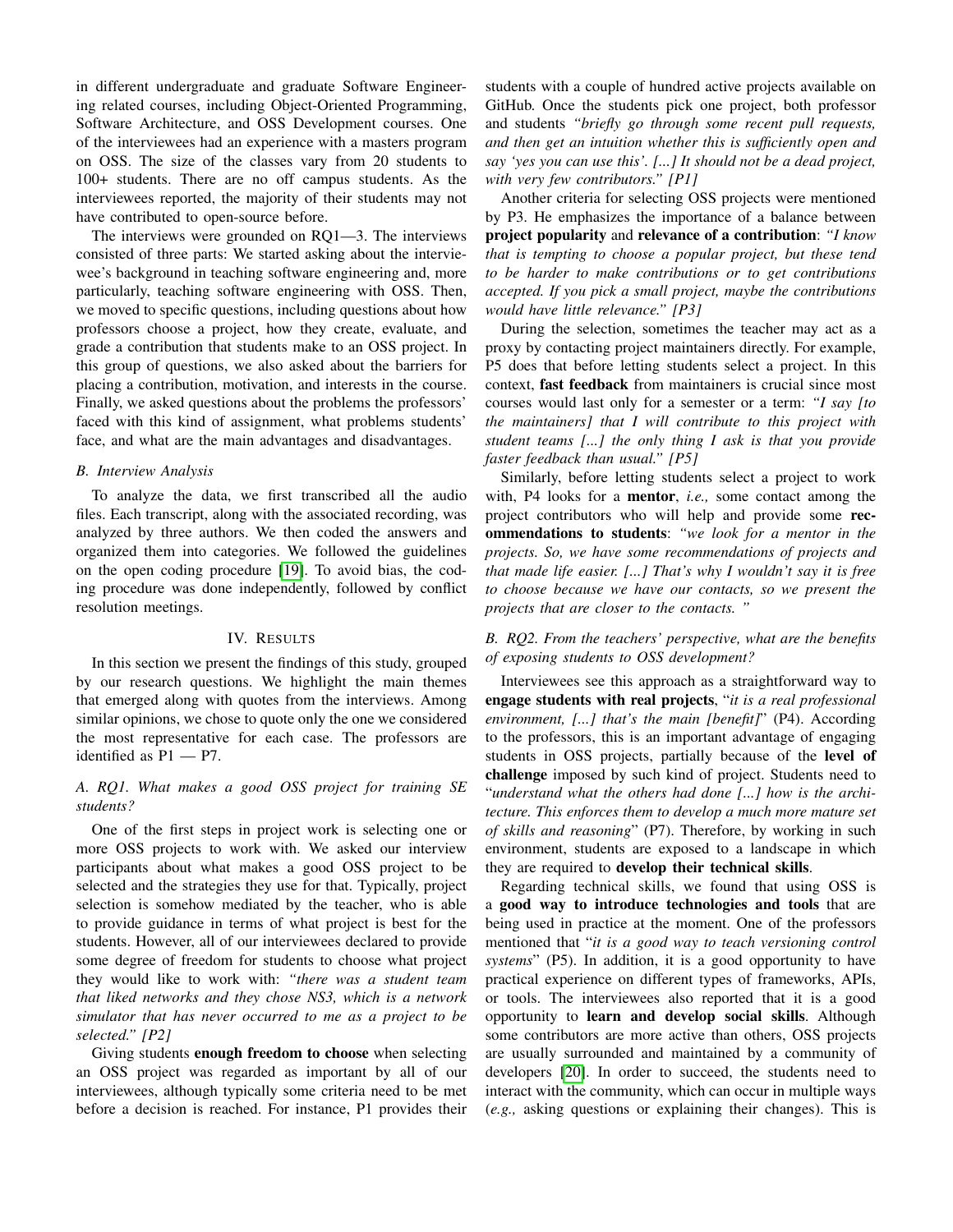beneficial, according to the professors, because they "*learn how to be part of a team, learn how to be part of a distributed project. They will improve their communication skills*" (P6).

As mentioned earlier, one of the goals of SE courses is to prepare the workforce for software projects. Therefore, interviewed professors made it clear that using OSS is a way to train these students to real environment. This is highlighted by P4: "*[...] one of the good things is that you teach your students how real world software is developed...If you achieve that, then probably is somebody who is prepared to work on a real software development project.*"

Professors also perceived that exposing students to OSS projects is an opportunity to motivate students, which was summarized by P6 "*It always feel good to contribute,*" and replicated by P1 "*you can be proud of actually contribute to something*." In this case, students can see it as a starting point, and eventually engage in other OSS communities, benefiting the OSS communities, which might take advantage of additional contributors.

Because of the involvement with a real project, and the open nature of such environments, interviewees reported that it is also good for the resume. Students with little or no experience can take advantage of such courses and start creating a portfolio that can be used when applying for industry jobs. P6 highlighted this: "*When they go out and interview with companies, they can say: 'this is the projects I have contributed to. I was part of the team'... You can say: 'look at this code and see what a good developer I am'.*" P5 additionally highlighted that at least one of his students received an offer for the contributions that she did during the course.

We also found that this approach can benefit the students by supporting the professors on changing or improving their classes. P2 mentioned that "*new generations cannot sit on a chair for two hours and keep paying attention to a lecture. They lost this ability*". He complemented, saying that "*It is important for the professor to have contact with the real world... The class will be more interesting and useful if he has that experience from outside the university.*"

## *C. RQ3. From the teachers' perspective, what are the challenges of using OSS projects?*

As mentioned in RQ1, choosing the right projects can be a problem, as reported by P7:"*The big challenge is finding projects, or project candidates*," and already indicated in the literature (*e.g.,* [\[4\]](#page-4-3), [\[5\]](#page-4-12)). This issue was recurrently reported by the interviewees. To alleviate this situation, P3 mentioned that he cooperates with specific medium port projects that can provide support to the students. With help from internal developers, he identifies tasks that can be performed by the students in one semester. In this case, all students from the class contribute to the same project. Other professors guide the students to choose projects that attend to specific requirement. For example, P1 said: "*the project should be an active project, [...] have multiple pull requests accepted/proposed per week,*

*[...] it should be a large project with several external contributors*." In some cases, professors also provide a non-exhaustive list of recommended projects. Usually, the list provided is based on contacts made a priori with contributors, as reported by P2: "*I usually make contact with key people of some projects making them aware that I will teach this course and asking if they can be student's point of contact*".

The interviewees is the set of barriers faced by the students during the contribution process. P4 highlighted that "*[OSS development] isn't a fairy tale*", since it is not always straightforward to have one contribution accepted [\[21\]](#page-4-21). The professors acknowledged that the contribution barrier is even more challenging in the context of a SE course. For example, P1 reported that "*[Students'] Technical level could be main problem. Also finding a suitable thing to do is trick*", and P6 said that "*[...] finding a project, understanding the code, finding what work right in the code, submitting and accepting it accepted, putting in the main line of the project, those are the barriers*."

Many interviewees indicated that, depending on the project and the assignment, **time is an issue**. Open-source communities are often overloaded with work, which has the potential of delaying the contribution process. Professors therefore need to realize "how to make students engage quickly" (P3). Thus, guidance from the professors is crucial, since "*you may not be able to throw them in the deep end of the pool and say swim*" (P6). However, professors' time availability is a also challenge, since it is difficult to follow all students close enough and help them overcoming both technical and social barriers. As mentioned by P3 "*I would have to follow the students closely to try to help them. I noticed that it is necessary, however I had no availability to follow them as close as I wanted to*".

## V. IMPLICATIONS & LIMITATIONS

## <span id="page-3-0"></span>*A. Implications*

This research has implications for different kinds of stakeholders. First, SE professors of traditional courses can learn from the experience of their peers. Due to the several advantages found in this new academic setting, such professors can become motivated to bring OSS projects inside the classroom. Still, they can prepare themselves to deal with drawbacks associated with this methodology, for instance, getting in touch with the OSS community before students, and evaluate whether they are friendly or not. Second, since professors have a hard time choosing appropriate projects, students could suggest what kind of projects they are more willing to collaborate (*e.g.,* a project they like most or a project that use a programming language that they are more familiar with). This, in turn, could increase their chances to succeed with the task. Third, OSS communities can also benefit from this study. Since now they know that students are working on OSS projects as part of a software engineering course, they can help them by creating issues that are simple enough to get started yet interesting enough to motivate students. Open-source communities can also get in touch with professors highlighting projects that